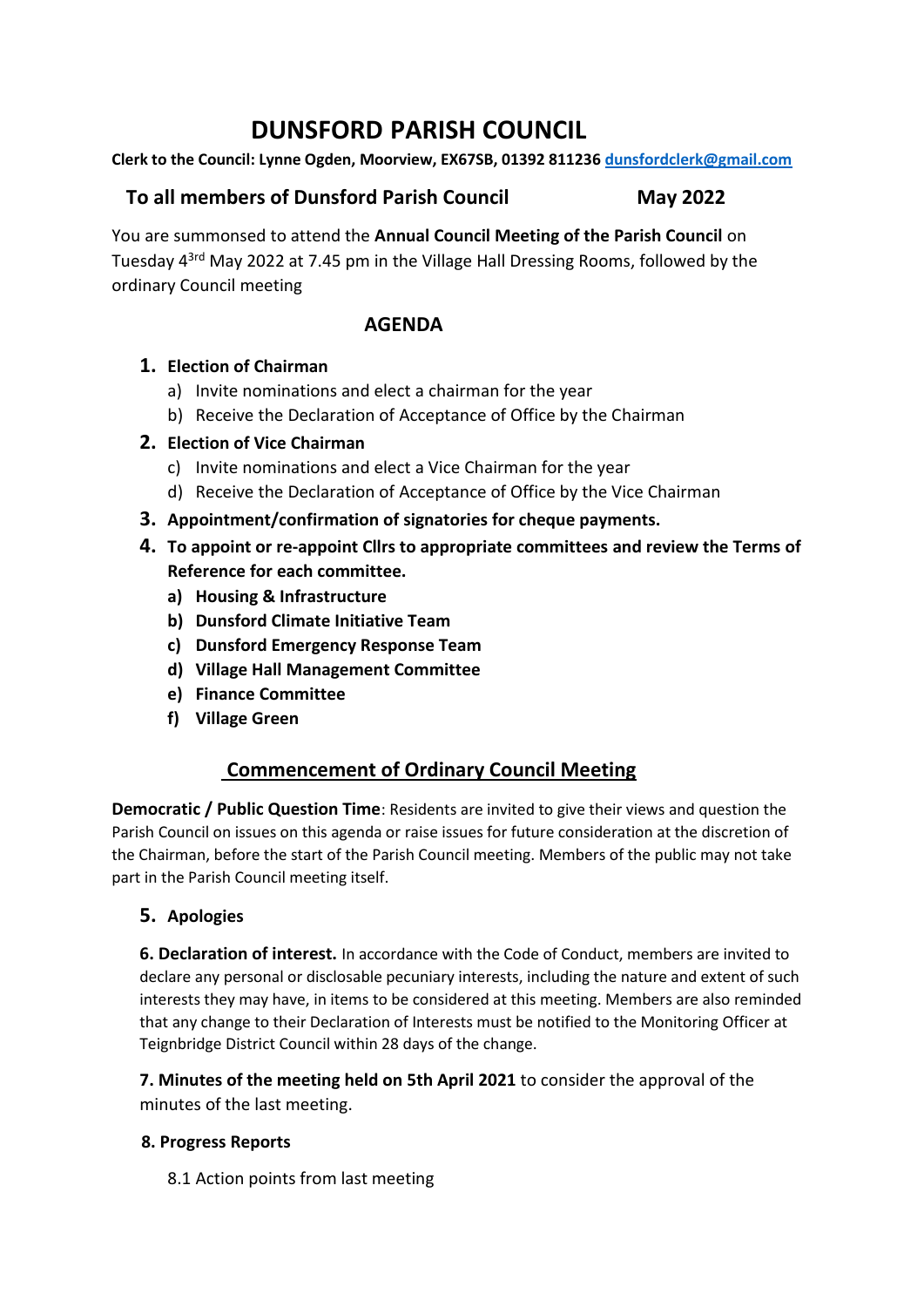- 8.2 Clerk's report
- 8.3 Reports from other Councillors/representatives
- 8.4 Housing & Infrastructure met with Councillors  $27<sup>th</sup>$  April for update. Cllr French
- 8.5 Recreation & Environment group Click Click Click Click Click Click Click Click Click Click Click Click Click

8.6 Emergency Planning Group Club Club Heard Club Heard

8.7 Reports from Cllrs attending other meetings/training

**9. Insurance for June 1st 2022** – The Council to resolve which quote to accept and decide the term of one or three years and approve payment to be added to item 11. Details of quotes to be sent to Cllrs.

**10. Correspondence –** List of correspondence received by email listed overleaf

#### **11. Finance**

the Council is reminded that they resolved to apply for the exemption certificate at the last meeting and the Clerk has submitted this to PKF Littlejohn

**11.1 Bank Reconciliation and Statement –** presented at April meeting and signed.

**11.2 Internal Audit Completed by P. Clapham** – Completed on 28/4/2022 **-** The Council to discuss any recommendations

**11.3 Annual Governance Statement-** To be read by the Clerk, agreed by the Council, and signed and minuted.

**11.4 Annual Accounting Statement -** To be signed by the Chairman and RFO *For information: Period for the Exercise of Public Rights: – Monday 13 th June to Friday* **22 rd July Bank balances: 11.5** C/A £6830.86 as at 24/03/2022 BBI/A £1825.63 as at 09/03/22 **To resolve to pay the following invoices which are attached for your information: -** 

**11.6** Clerk's Salary – 4 weeks x 10 hours a week - Gross pay £468 Net pay to Clerk £374.40 + expenses of £38.09 Total to Clerk - **£412.49 11.7** Mr C Robin **–** Reimbursement for half of bill received for repointing wall after the removal of noticeboards (Church to pay the other half) - **£30 11.8** City of Exeter Railway Band - Payment for Band to play during Platinum Jubilee celebrations **- £250**

**11.9** Insurance premium – To be confirmed after discussion of item 9

**12. Planning: - Applications 12.1 –Teignbridge 22/00705/NPA –** Reedy Meadow Nursery, Dunsford - Application for prior Approval under Part 3 Class Q (a) and (b) and paragraph W of the GDPO for change of use of agricultural building to a dwelling **12.2 – Dartmoor National Park 0125/22** – Stable Cottage Dunsford – Proposed: The construction of a decking area on sloping ground and the construction of a garden shed to the rear of main property. **Decisions-** None

#### **13. Village Green a) Monthly report b) Broken fences Cllr Matthews**

**14. Ukrainian families in the Parish and Teignbridge CVS information**